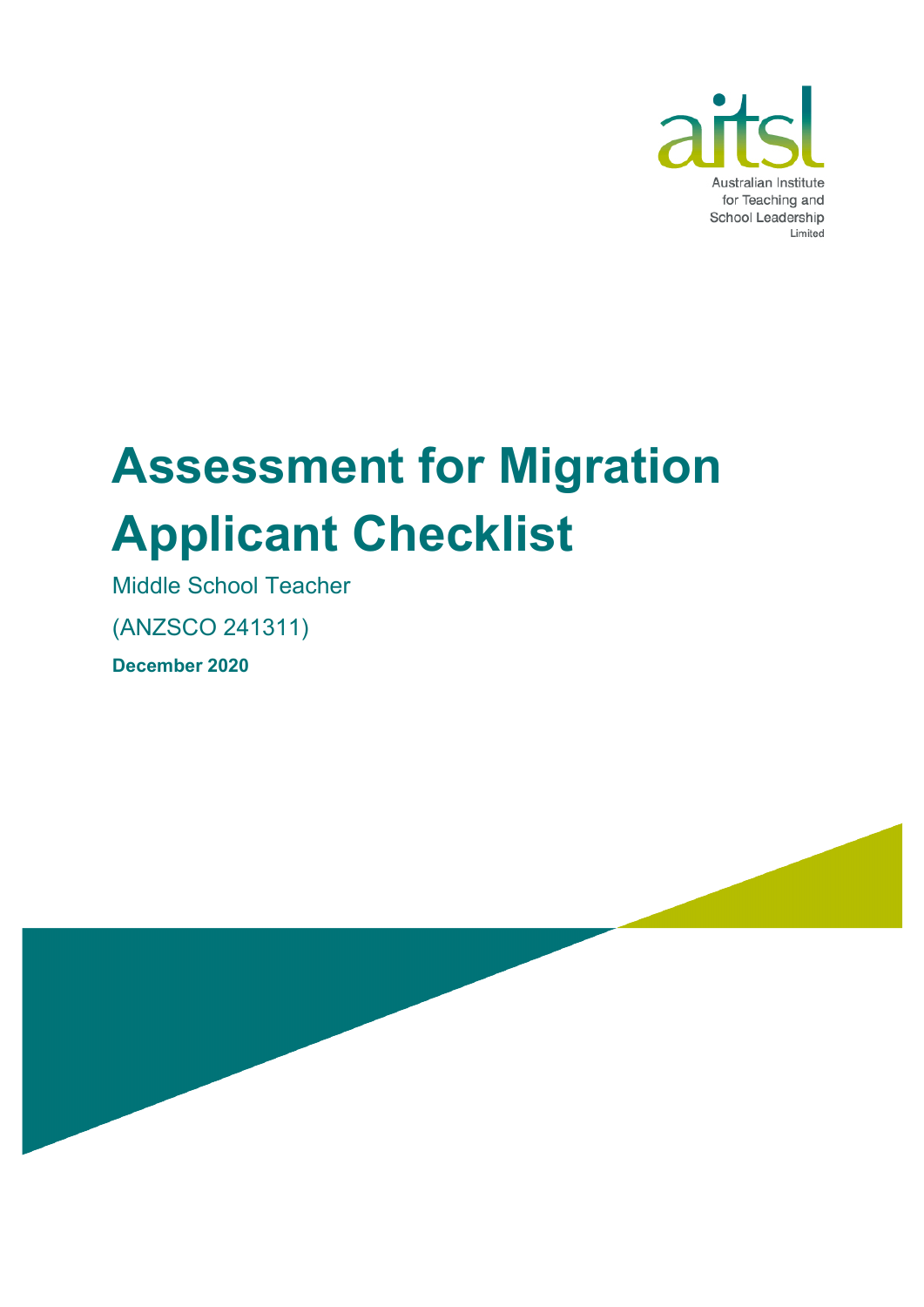### Applicant Check List

### **Middle School Teacher (ANZSCO 241311)**

**For the purposes of AITSL Assessment for Migration a Middle School Teacher is degree qualified to teach students between the ages of 10-15 years in a range of school settings.**

#### **Assessment criteria for Middle School Teacher (ANZSCO 241311)**

All applications will be assessed against two (2) criteria. Applications must meet **BOTH** criteria to obtain a successful outcome.

#### **Criterion 1. Qualifications**

Completion of a minimum of four years full-time (or part-time equivalent) higher education (university) level study that results in qualification/s. This must include a relevant initial teacher education qualification and can include other qualifications.

#### Initial teacher education qualification requirement

The study must include an initial teacher education qualification comparable to the educational level of an Australian Bachelor degree (Australian Qualifications Framework Level 7) or higher, which includes:

- i) at least one year full-time (or part-time equivalent) higher education (university) level study of Middle School Teacher initial teacher education
- ii) completion of at least 45 days of supervised teaching practice with students across the 10 – 15 years age range in a middle school setting. Supervised teaching practice may be completed in a separate middle school or by teaching students in both upper primary and lower secondary schools, with a minimum of 10 days teaching upper primary aged students (10 – 12 years) and a minimum of 10 days teaching lower secondary school aged students  $(13 - 15 \text{ years})^*$ .

*\* For information about suitable evidence of supervised teaching practice see the Application Guide pages 6 and 7.*

#### Other higher education qualifications requirement

Other higher education qualification/s contributing to the four years of study must be comparable to the educational level of an Australian Advanced Diploma/Associate Degree (Australian Qualifications Framework Level 6) or higher.

*NOTE: AITSL does not assess short courses (less than one year full-time study), professional development programs or incomplete qualifications.*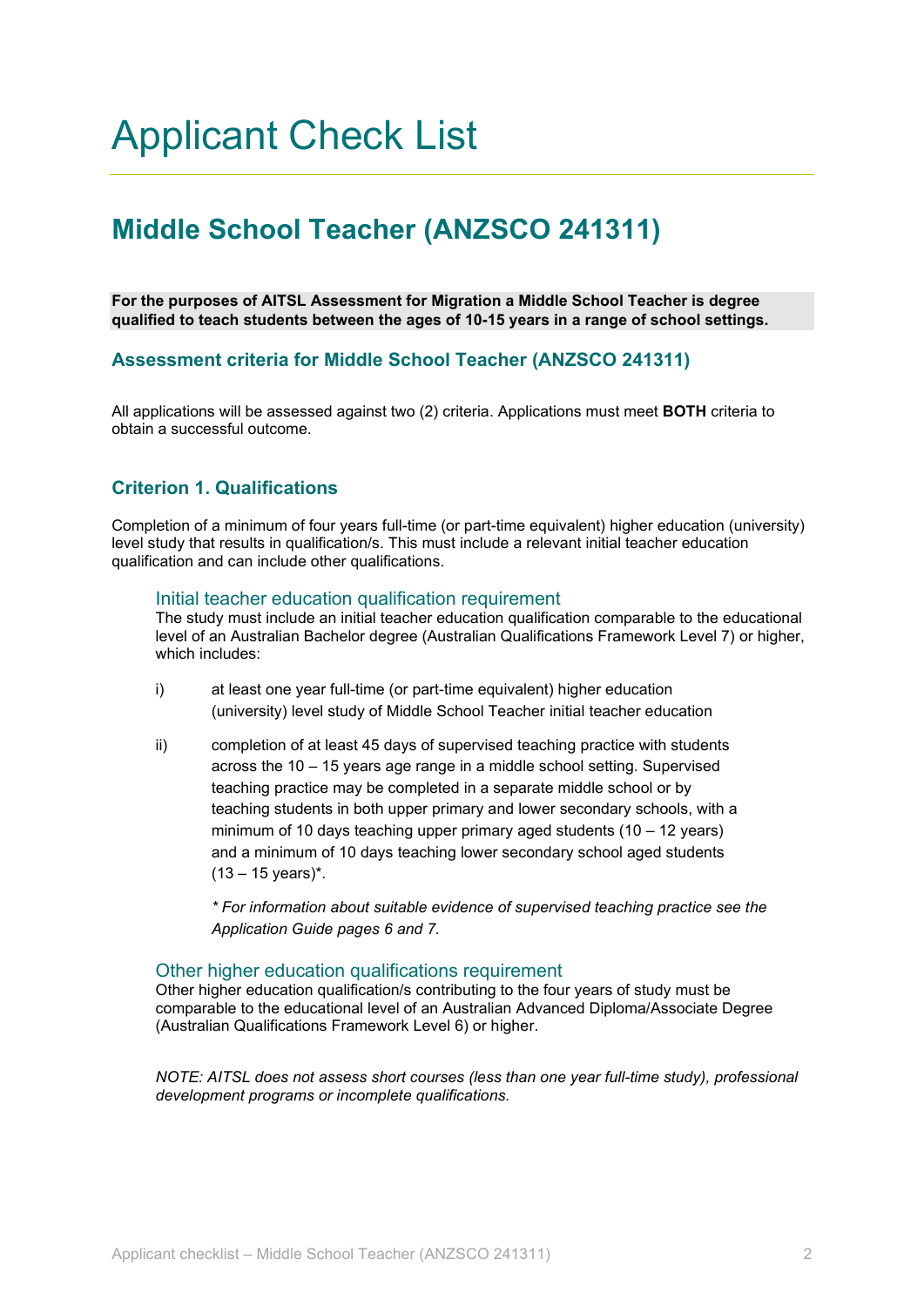#### **Criterion 2. English language proficiency**

Proficiency in English language demonstrated by ONE of the following:

#### Option 1

Completion of at least four full years of study (or part-time equivalent) in higher education (university) in Australia, Canada, the Republic of Ireland, New Zealand, the United Kingdom or the United States of America resulting in qualification/s comparable to the educational level of an Australian Bachelor degree (Australian Qualifications Framework Level 7) or higher. This study must include a recognised initial teacher education qualification.

Or

#### Option 2

An Academic version of the International English Language Testing System (IELTS) Test Report Form (TRF) that shows a score of at least 7.0 for both Reading and Writing; and a score of at least 8.0 for both Speaking and Listening. The IELTS test scores must appear on a single IELTS TRF and be the result of a test undertaken during the 24 month period prior to submitting an application.

*NOTE: AITSL reserves the right to ask an applicant to undertake the Academic version of the IELTS test if there is uncertainty about their level of English language proficiency.*